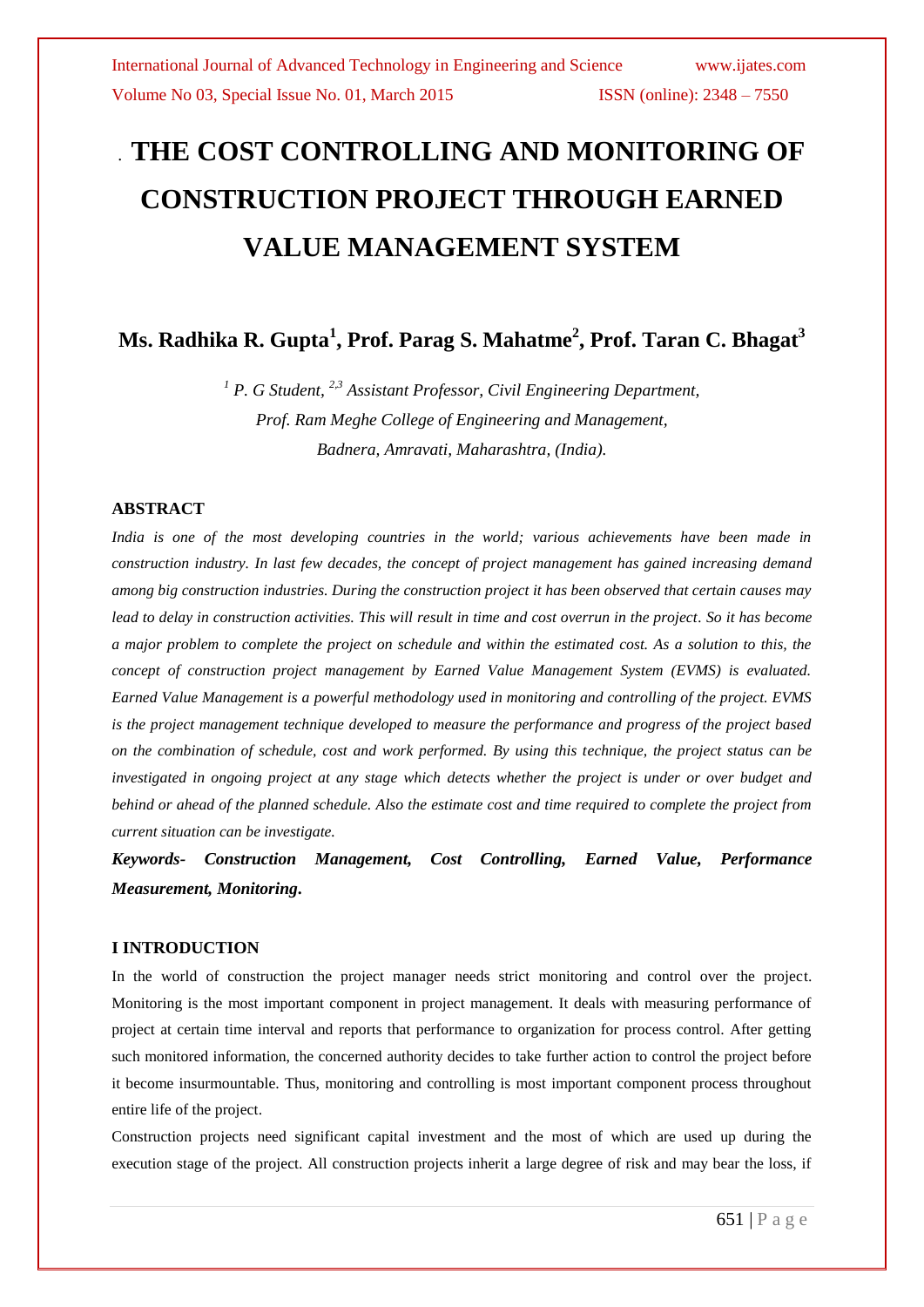# International Journal of Advanced Technology in Engineering and Science www.ijates.com Volume No 03, Special Issue No. 01, March 2015 ISSN (online): 2348 - 7550

the project completion is delayed or the costs are overrun. The traditional method of project cost monitoring is based on simple parameters using two data sources that is the budget (or planned) spending and the actual spending. The comparison of budget versus actual spending merely tells what was planned to be spent versus what was actually spent at any given time. Besides, it does not relate any current performance trend to forecast future performance. Therefore, because of these limitations, the concept of Earned Value Analysis is evaluated for monitoring and controlling project cash flows.

#### **1.1 Need of Earned Value Management System**

The Earned Value Management System is needed for following reasons,

- 1. To check whether we are ahead or behind the schedule of the project.
- 2. To check whether we are currently under or over budget of the project.
- 3. To check how efficiently we are working with the project.
- 4. To know when the project is likely to be complete.
- 5. To know what is the remaining or entire project is likely to cost.

#### **1.2 Concept of Earned Value Management System**

The Earned Value Management system is "a technique developed by a project manager to measure the project performance that integrates scope, schedule and resources of the project. EVMS is a valuable technique to determine real gains and losses on projects and provides a means to balance gains/losses and maximize the gains and also a powerful tool to control simultaneously physical and cost performance. Performance is measured by determining the budgeted cost of work performed (i.e., earned value) and comparing it to the actual cost of work performed (i.e., actual cost). Progress is measured by comparing the earned value to the planned value.

To determine cost performance, EVM compares how much we have spent to what we planned to have spent to do the work we have done. To determine time performance, it compares the amount of work done to the amount of work scheduled to be done. It requires the continues monitoring of actual expenditures and the amount of work done (expressed in cost units). To make these comparisons, EVM calculates cost and schedule variances, along with performance indices for project performance management. Based on these results, it forecasts the date and cost of the project at completion and highlights the possible need for corrective action.It is an effective and useful project tool that helps the client and as well as contractor to assess the project performance.

#### **1.3 Elements of Earned Value Management System**

The elements of earned value management system which helps to track the status of project are-

#### **Planned Value (PV)**

It is also called as Budgeted Cost of Work Schedule (BCWS). Planned value is defined as, "The authorized budget assigned to the scheduled work to be accomplished for a schedule activity or work breakdown structure elements." The planned value can be calculated by using following formula,

P.  $V = \%$  Planned work completed x BAC

BAC = Budgeted cost at completion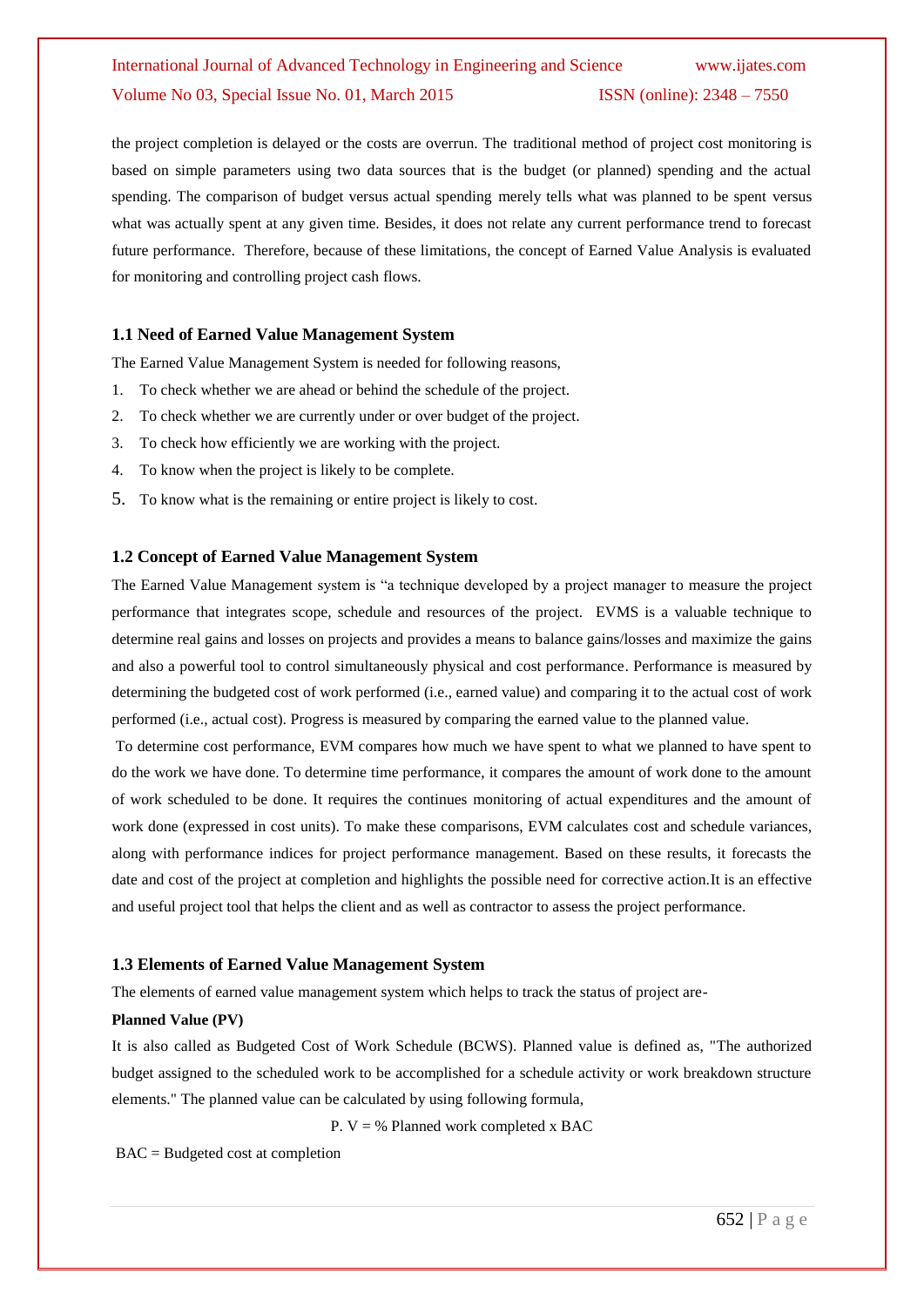#### **Earned Value (EV)**

It is also called as Budgeted Cost of Work Performed (BCWP). Earned Value is defined as, "The value of work performed expressed in terms of the budget assigned to that work for a schedule activity or work breakdown structure element." Earned value is total cost of work completed / performed as of reporting time. Earned Value can be calculated by using following formula,

E.  $V = \%$  complete work x BAC

Where,  $BAC = Budget$  at completion

#### **Actual Cost (AC)**

It is also called as Actual Cost of Work Performed (ACWP). Actual cost is defined as, "The total costs actually incurred and recorded in accomplishing work performed for a schedule activity or work breakdown structure element." Actual cost is the total cost taken to complete the work as of reporting date. The actual cost can be calculated by using following formula,

A.  $C =$  Hourly Rate x Total hour spent

#### **Cost Variance (CV)**

Cost variance is the algebraic difference between the worth of the work that has been carried out and to the amount of money that was spent to do it. Mathematically it is represented by,

$$
CV = EV - AC
$$

A positive value of CV shows the project is spending less than the planned budget means it is favorable while the negative value shows that actual cost is exceeded than the budgeted amount which is unfavorable condition.

#### **Schedule Variance (SV)**

Schedule Variance is the algebraic difference between the worth of the work that has been carried out and to the amount of money that has to be spent according to the planning to do it. Mathematically it is represented by,

$$
SV = EV - PV.
$$

It determines whether the project is ahead or behind the schedule. Positive value of SV shows the project is ahead of the planned schedule which is a favourable condition and negative value shows it is behind which is an unfavourable condition.

#### **Cost Performance Index (CPI)**

Cost Performance Index is the ratio of earned value (EV) to actual costs (AC). It indicates the efficiency of resource use and measures the worth of the work that is achieved by spending every single unit cost. CPI is represented mathematically as,

#### $CPI = EV / AC$

A ratio less than 1 is an unfavourable and suggests the value of the work that has been accomplished is less than the amount of money spent and the cost is overrun. Whereas, the ratio more than 1 indicates favourable condition n tells more amount of work is achieved as that of the corresponding cost.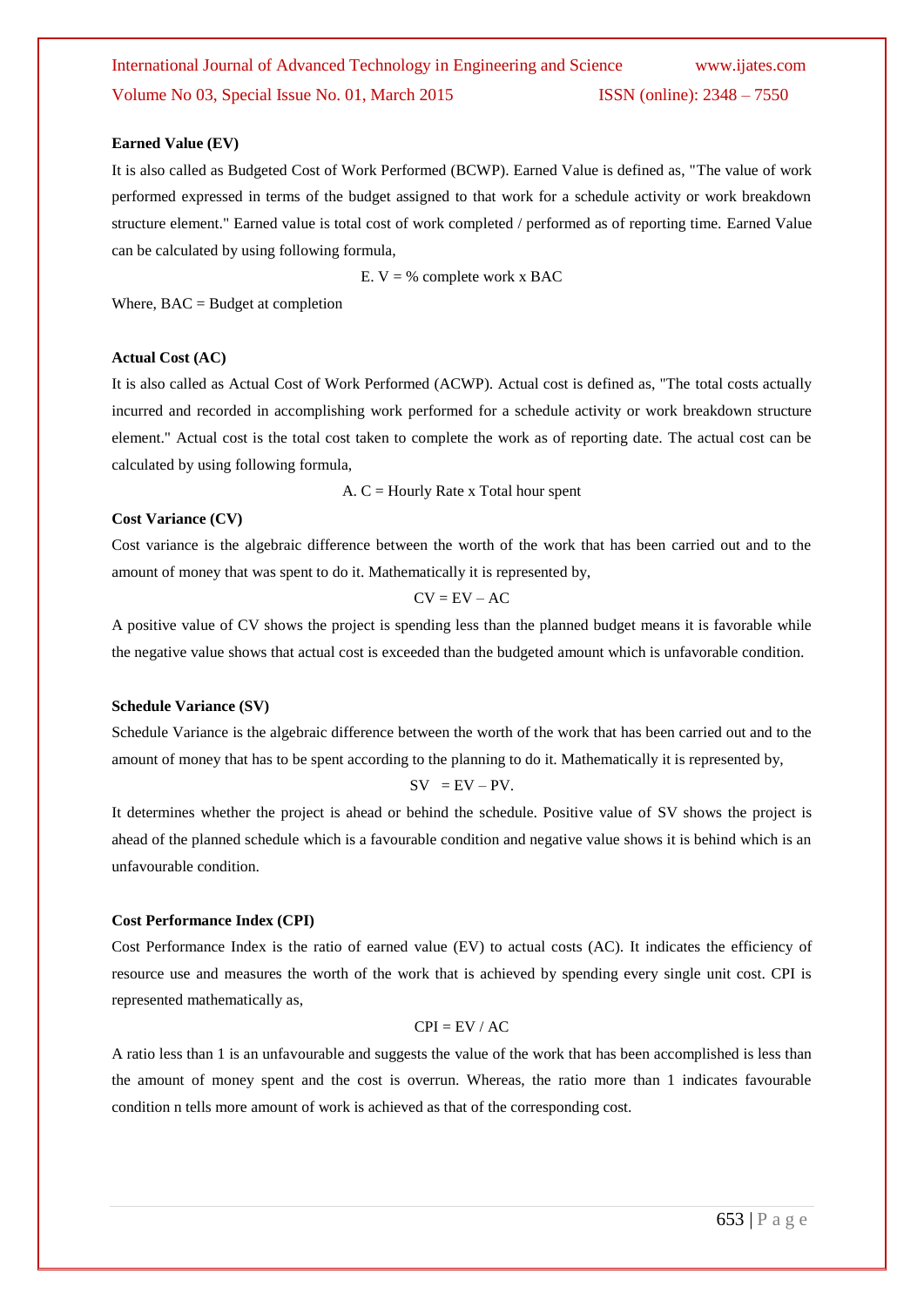# International Journal of Advanced Technology in Engineering and Science www.ijates.com Volume No 03, Special Issue No. 01, March 2015 **ISSN** (online): 2348 – 7550

#### **Schedule Performance Index (SPI)**

Schedule Performance Index is the ratio of earned value (EV) to planned value (PV). It indicates the efficiency of time use and measures the worth of the work that is achieved by spending every single unit time. SPI is represented mathematically as,

#### $SPI = EV / PV$

A ratio less than 1 is an unfavourable and suggests the value of the work that has been accomplished is less than the amount of time spent and the cost is overrun. Whereas, the ratio more than 1 indicates favourable condition n tells more amount of work is achieved as that of the corresponding time.

#### **Budget at Completion (BAC)**

Budget at Completion is the total amount of money expected to be spent on the project.The "Fig.1" indicates the ideal graph of EVM elements.



**Figure 1 – Elements of EVMS**

## **1.4 Advantages / Benefits of EVMS**

- 1. EVM keeps the management on their toes. As EVA is done periodically, management tries to make sure that all the project parameters are on track.
- 2. It is used to measure and predict the progress in the ongoing project.
- 3. It is the only system used at present which track the project in terms of work, time and money.
- 4. It allows the project manager to be on time and on budget.
- 5. The cost performance index (CPI) and schedule performance index (SPI) provides an early warning signal.
- 6. It can be applied to any construction project and is mainly useful for huge construction project.
- 7. Timely performance measurement makes sure that steps can be taken to the bring project back on track before it's too late.

#### **1.5 Disadvantage / Drawbacks of EVMS**

- 1. While doing Earned Value analysis, we don't take quality into consideration..
- 2. Cost of implementing Earned value management causes managers to not use it extensively. Generally, software is required and coordination between different departments should be good to achieve the goal.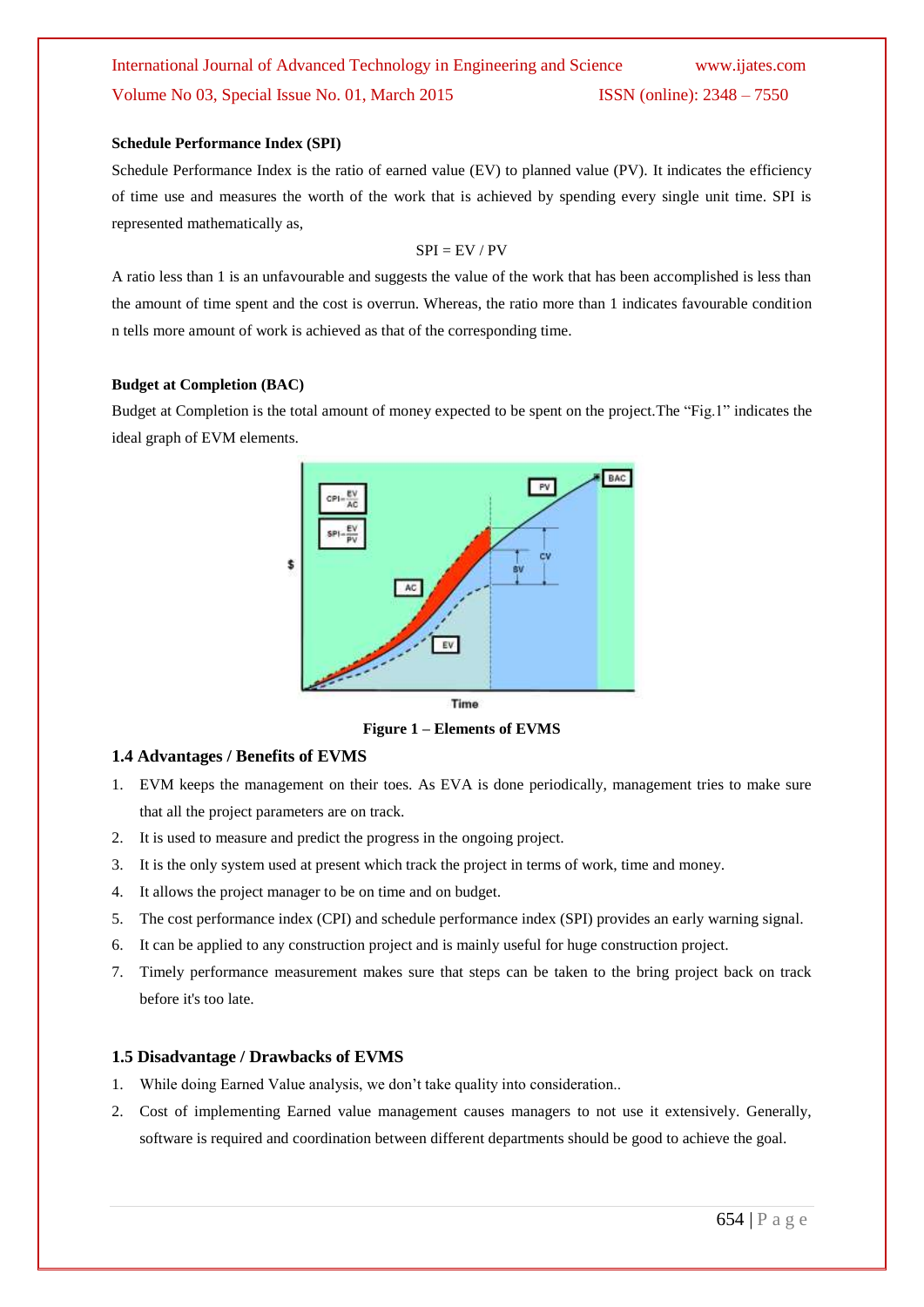3. It is required to be carried out at different stages as the uncertainty may occur any time throughout the project.

# **II METHODOLOGY**

The construction projects are so vast and complex in nature and therefore for simplification of work, use of software's came into existence. The WBS for the project is created and several activities are identified. The following recommended steps for the successful implementation of earned value analysis –

| 1  | Create Project                    |
|----|-----------------------------------|
| 2  | Define WBS                        |
| 3  | <b>Creating Calendars</b>         |
| 4  | Define Activities                 |
| 5  | <b>Appoint Activity Durations</b> |
| 6  | Assign Logic Links                |
| 7  | Perform Scheduling                |
| 8  | Allocating Resources / budgeting  |
| 9  | <b>Creating Baselines</b>         |
| 10 | <b>Updating Schedule</b>          |
| 11 | Earned value analysis             |
| 12 | <b>Publishing Reports</b>         |

# **III CONCLUSION**

On the basis of concept of EVMS, and it's methodology, we have concluded the following points,

- 1. On comparing Earned Value Management method to traditional management, traditional management does not allow for analysis of physical amount of work performed. Earn value management allows both schedule cost analysis against physical work performed.
- 2. Earned Value provides an early warning signal to managers to take the corrective action.
- 3. It helps the project manager to understand time estimate for the completion of the project and provide further insight for making better decision about the project schedule.
- 4. Where the traditional method focuses on planned accomplishment, the Earned Value Management goes one step ahead and examines actual accomplishment.
- 5. Timely performance measurement makes sure that steps can be taken to bring project back on track before it's too late.
- 6. Earned Value Management gives executives, project manager and other stakeholder's ability to visualize project status throughout the project life cycle and helps to manage the project more effectively.